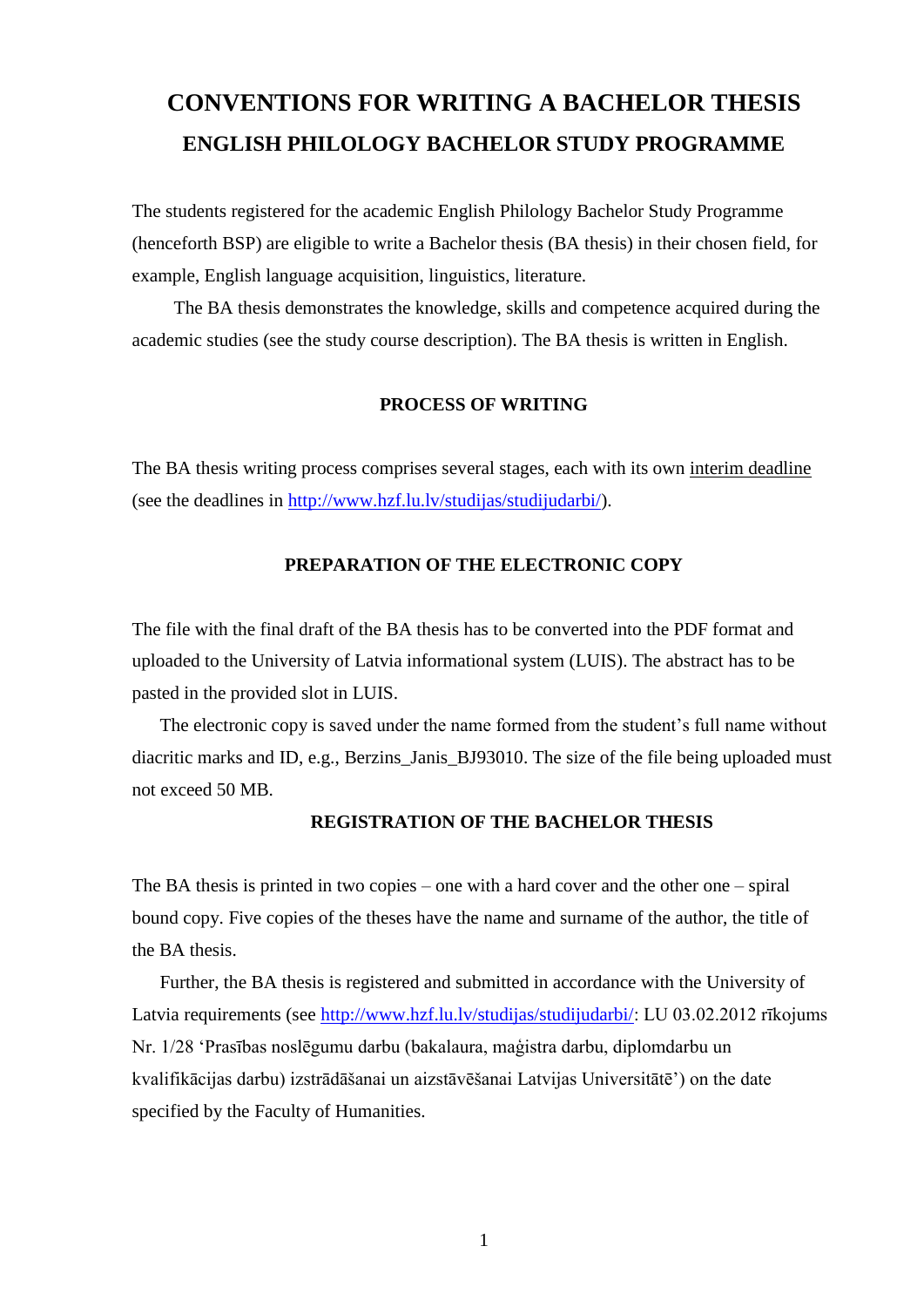#### **LENGTH OF THE BACHELOR THESIS**

The volume of the BA paper constitutes **not less than 17,000-19,000 words** in the appropriate format (see Formatting). The word count has to be indicated at the end of the theses. The limits of length **include** a list of abbreviations/acronyms (optional), an introduction, chapters, conclusions, theses and a glossary (optional), but **exclude** a list of references and appendices. Only under exceptional circumstances will permission be granted to exceed the limits. A student who needs to exceed the limits submits a formal application to the Head of the English Studies Department, supported by his/her advisor, but not later than one month before the date of the submission of the BA thesis.

#### **STRUCTURE OF THE BACHELOR THESIS**

- 1. COVER (see Appendix 2)
- 2. TITLE PAGE (see Appendix 3)
- 3. ANOTĀCIJA

It is a precise translation of the abstract (see point 5 below). The key words (Atslēgvārdi) are also translated.

#### 4. ABSTRACT

The length of the abstract is not more than 850 characters with spaces. It comprises the following information:

- background/topic;
- purpose;
- methods;
- results;
- $\triangleleft$  conclusions.

After a paragraph long abstract, key words are added, i.e. 4-8 words or phrases characterising the theme and research methods, for example:

**Key words:** essay writing, argumentative essays, coherence, organizational patterns

- 5. CONTENTS (see Appendix 4)
- 6. LIST OF ABBREVIATIONS AND ACRONYMS (optional)
- 7. INTRODUCTION

The introduction states concisely:

- background of the study;
- $\div$  significance of the problem;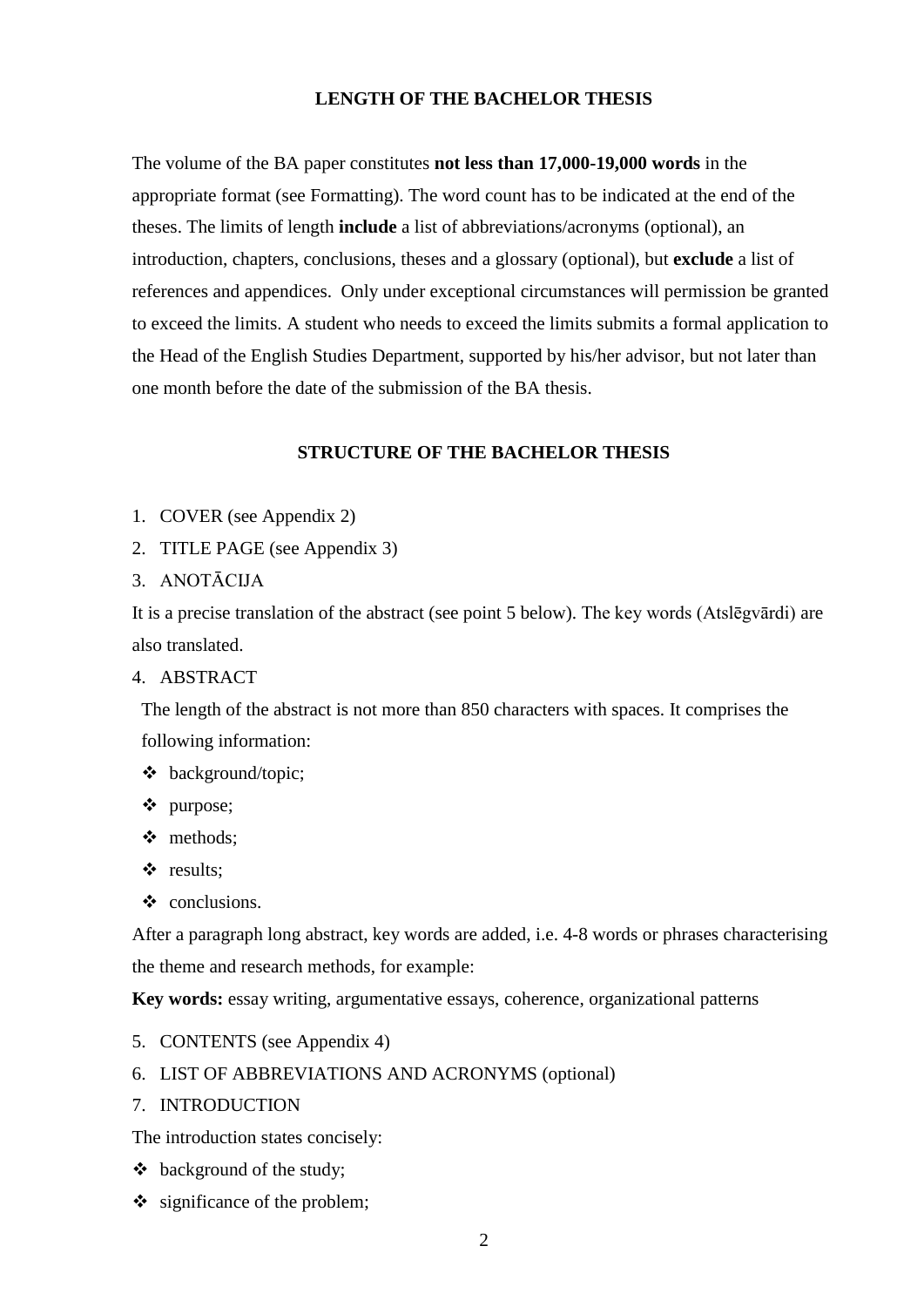- goal of the research paper;
- hypothesis or research questions;
- $\triangle$  enabling objectives;
- $\div$  research methods;
- $\triangleleft$  theoretical framework;
- data collection techniques (where applicable);
- $\triangle$  research subjects/participants/population (where applicable);
- $\bullet$  corpus of the texts analysed (where applicable);
- $\bullet$  short summary (1-2 sentences) of each chapter.
- 9. CHAPTERS

The body of the thesis deals with the theoretical and empirical aspects of the research, and it is organised in chapters and subchapters, with chapter and subchapter headings. Each chapter starts with a short (a paragraph long) introduction and concludes with a paragraph that briefly summarizes the chapter, draws conclusions and looks ahead to the next chapter, indicating what the reader may expect.

The chapters include:

- **Literature review** a review of the theoretical and empirical literature, providing the theoretical background to the problem under research.
- **Empirical research –** empirical data are used to validate the proposed hypothesis or answer the research questions:
	- **Methodology –** a description of the methodology used in the study. Depending on the field of research, the methodology section may comprise:
		- method, for example a case study;
		- data collection instruments/research tools, for example, questionnaires;
		- description of the corpus of the analysed texts, or description of the participants;
		- procedure of the research;
	- **Results of the study –** a presentation of the results, organized in terms of the hypothesis/research questions.

#### 10. CONCLUSIONS

The chapters are followed by relevant conclusions drawn on the basis of the data. This section briefly summarizes and generalizes the main findings of the research and may describe practical implications, limitations of the research and directions for future investigations. Thus, it comprises:

 an introductory paragraph, including a restatement of the goal and the hypothesis or research questions;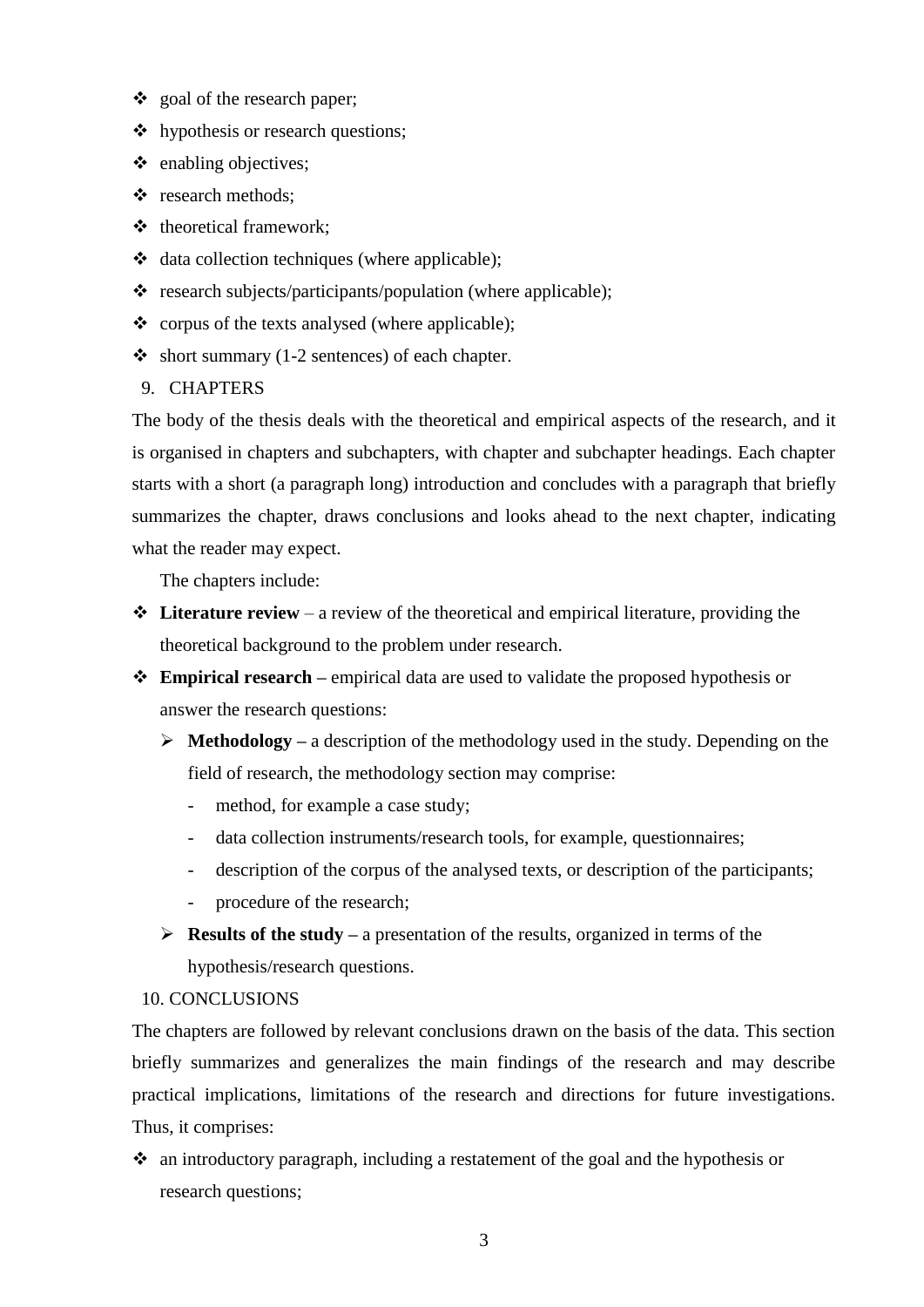- $\bullet$  summary of the research results (theoretical and empirical);
- $\triangleleft$  discussion of their meaning in a broader context, including strengths and weaknesses of the research, recommendations and suggestions for further research.
- 11. THESES

These are the most significant findings made while performing the research; ten to twelve theses would be sufficient.

#### 12. REFERENCES

This part of the thesis lists books, articles and other secondary sources used while writing the thesis. Only the sources referred to in the body of the thesis are listed. Items in the references are numbered and listed alphabetically:

- Latin characters (English, Latvian, then German and other);
- Cyrillic characters (Russian);
- $\div$  Websites without the author and the title.

The section below outlines the most common entries for writing items in the references. If any questions are not answered here, one should consult his/her advisor.

#### **Book by one author**:

Name of author Year of publication Title Place of publication Publisher

Cook, G. (1989) *Discourse.* Oxford: Oxford University Press.

Porte, G. K. (2010) *Appraising Research in Second Language Learning: a practical approach to critical analysis of quantitative research*, 2<sup>nd</sup> ed. Amsterdam and Philadelphia: John Benjamin Publishing Company.

#### **Book by several authors:**

Give the names in the same order as they are on the title page.

Swales, J. M. and Feak, C. B. (1994) *Academic Writing for Graduate Students. A Course for Nonnative Speakers of English*. Ann Arbor: the University of Michigan Press.

#### **Chapter or article in an edited collection:**

Coady, J. (1979) A psycholinguistic model of the ESL reader. In R. Mackay, B. Barkman, and R. R. Jordan (eds.) *Teaching Reading Skills* (pp. 219-223). London: Longman.

#### **Book with an editor**:

Celce-Murcia, M. (ed.), (2001) *Teaching English as a Second or Foreign Language*. Boston: Heinle & Heinle.

#### **Dictionaries and encyclopaedias:**

*Longman Dictionary of English Language and Culture* (1992) Essex: Longman.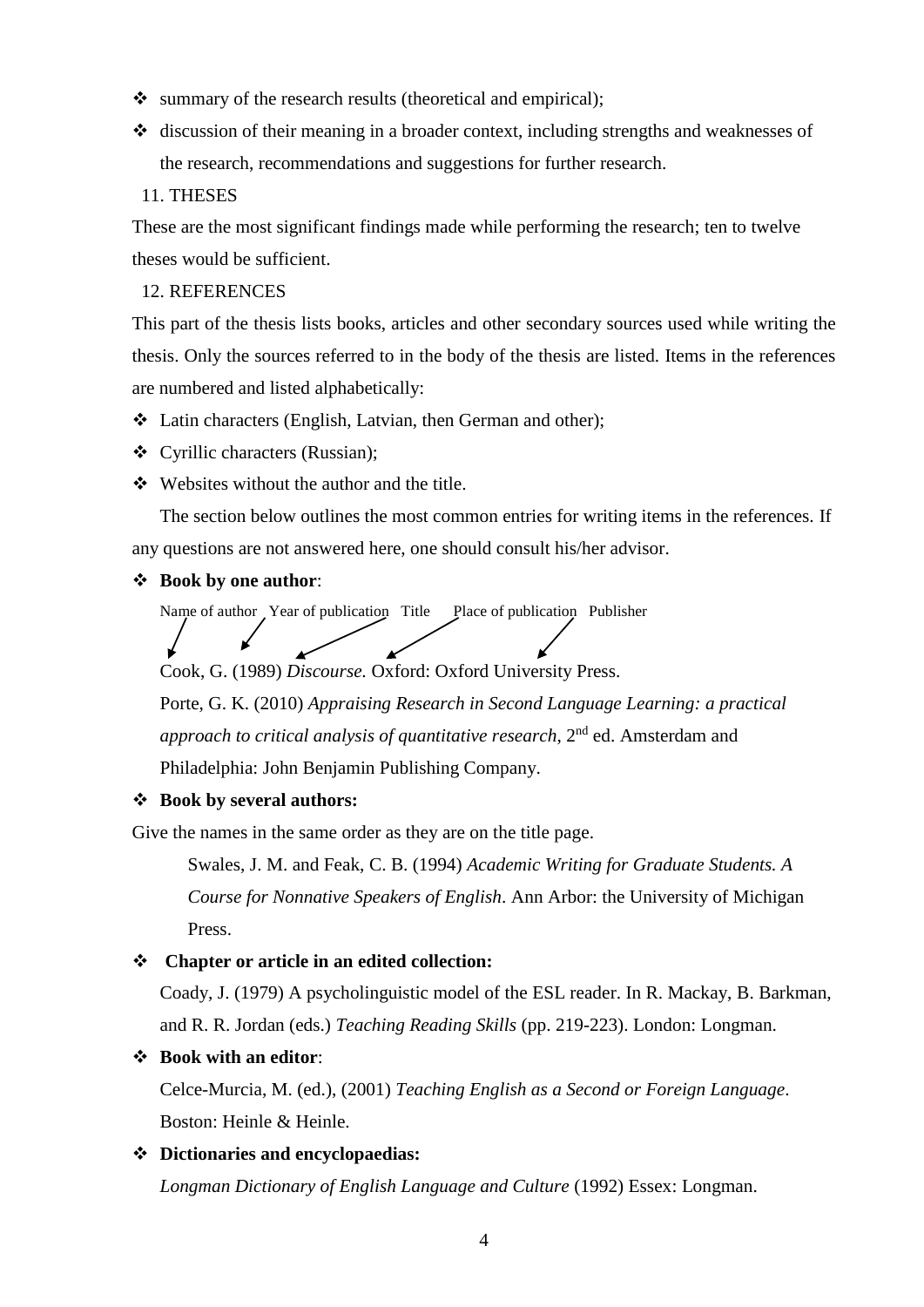#### **Journal or magazine article:**

Name of author Year of publication Title Journal Volume Number/issue Page numbers

Brown, B. (1994) Reading for research. *Journal of Education*, 1 (1): 21-4.

#### **Doctoral dissertation:**

Thompson, P. (2001) *A Pedagogically-Motivated Corpus-Based Examination of PhD Theses: Macrostructure, Citation Practices and Uses of Modal Verbs.* Unpublished doctoral dissertation. Reading: University of Reading.

#### **Online sources:**

The Internet-assessed information has to be provided in full form. Then the document's URL (Internet address) after *Available from* and the date when it was *accessed* (that is, the date on which the source has been viewed or downloaded) are written:

Brown, B. (2003) *Research*. London: University of London. Available from <http://www.oup.com/elt/global/> [Accessed on 2 January 2021].

If **only the Internet address is known**, it appears at the end of the list under a separate heading *Online sources,* numbered anew, for example:

#### **Online sources**

1) [Online 1] Available from<http://www.oup.com/elt/global/> [Accessed on 2 January 2021].

#### **Newspaper or magazine article:**

Kelly, P. (2010) Labor leadership change rewrites rulebook. *Australian*, 24 June. Available from http://www.theaustralian.com.au/news/opinion/labor-leadership-changerewrites-rulebook/story-e6frg74x-1225883864100 7 [Accessed on 7 July 2021].

#### **Films:**

*Harry Potter and the Chamber of Secrets* (2002) [Film] Directed by: Chris Columbus. USA: Warner Brothers.

Other relevant details can also be added, for example

*Pride and Prejudice* (1995) [Film] BBC/A&E mini-series, (300 min). Directed by: Simon Langton; Screenplay by Andrew Davies.

#### **DVD and video:**

*Life of Campus* (2006) [DVD] London: Imperial College London.

Fragile Earth, 5 (1982) *South American Wetland: Pantanal.* [Video:VHS]. Henley: Watchword Video.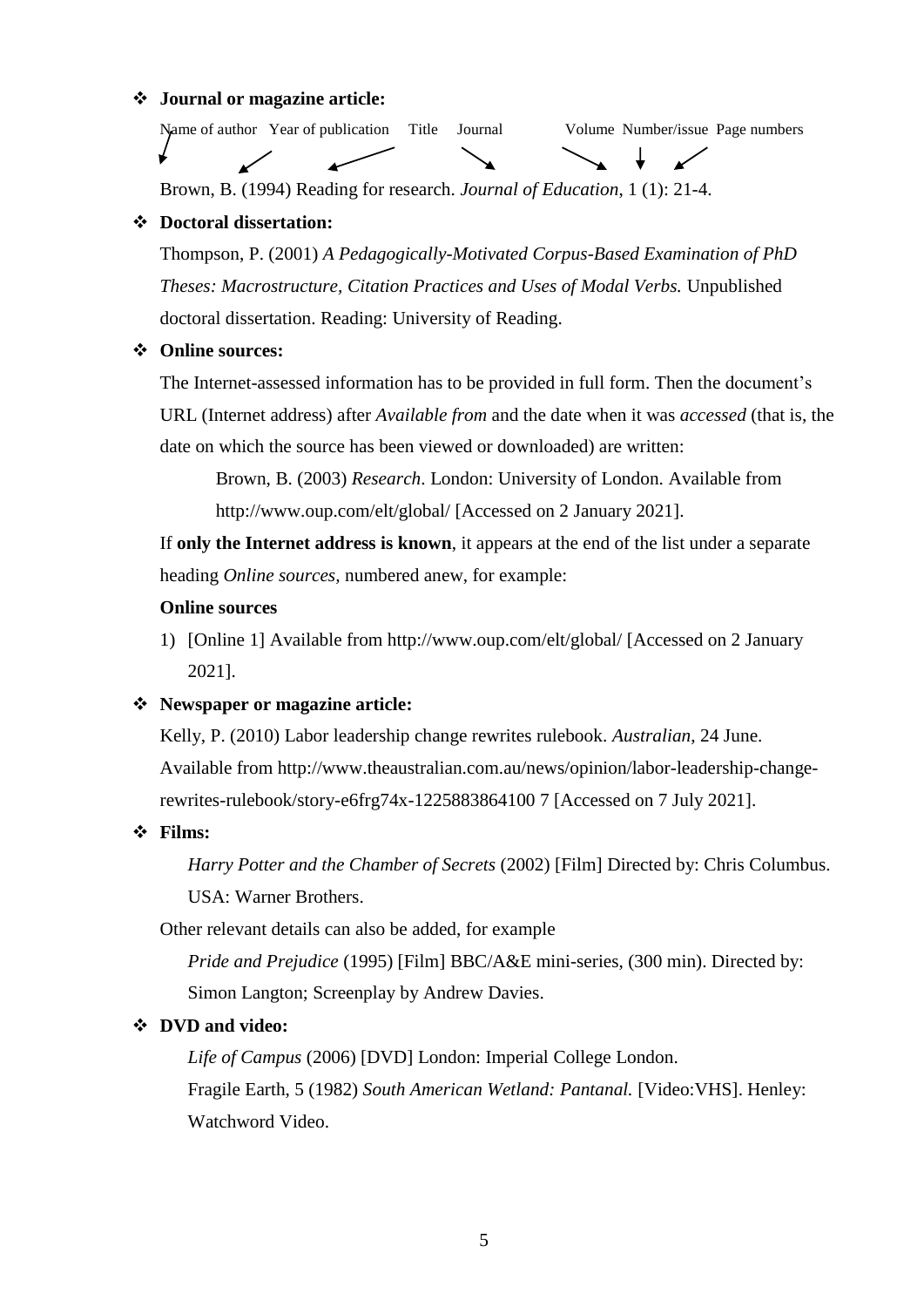If the Video/DVD publication year is different from the film release year, then the year of publication is also indicated in the square brackets. If the producer (i.e. manufacturer of the disc) differs from the original producer, this has to be mentioned as well:

*Pride and Prejudice* (1995) BBC/A&E mini-series, 6 parts (300 min). [DVD 2002, AVG Videos]. Directed by Simon Langton; Screenplay by Andrew Davies.

#### **TV recordings:**

World in action (1995) *All Work and No Play.* [Video: VHS]. London, ITV, 21<sup>st</sup> January 1996.

#### **CD-ROMs**

CD-ROM entries usually start with an author or editor or the title of a particular text: James, A. (2002) Heart attack. *Encyclopaedia Britannica.* [CD-ROM]. London: Encyclopaedia Britannica.

#### **Government and legal documents**

Department of the Environment (2013) *Clean Air*. Available from http://www.environment.gov.au/cleaner-environment/clean-air.html [Accessed on 5 November 2013].

*Child Safety Legislation Amendment Act 2005* (Qld).

The list of references has a separate heading **Analysed texts**, aligned left, 12 pt. Each item starts with the acronym chosen. A sample of the list of references is provided below:

## **References**

- 1) Flower, R. (1991) *Language in the News: Discourse and Ideology in the Press.* Abingdon: Routledge.
- 2) Julian, P. M. (2011) Appraising through someone else's words: The evaluative power of quotations in news reports. *Discourse & Society,* 22 (6): 766–780. Available from <https://journals.sagepub.com/doi/10.1177/0957926511411697> [Accessed on 12 February 2020].

#### **Online sources**

1) [Online 1] Available from https://www.cambridge.org/core [Accessed on 12 February 2020]

#### **Analysed texts**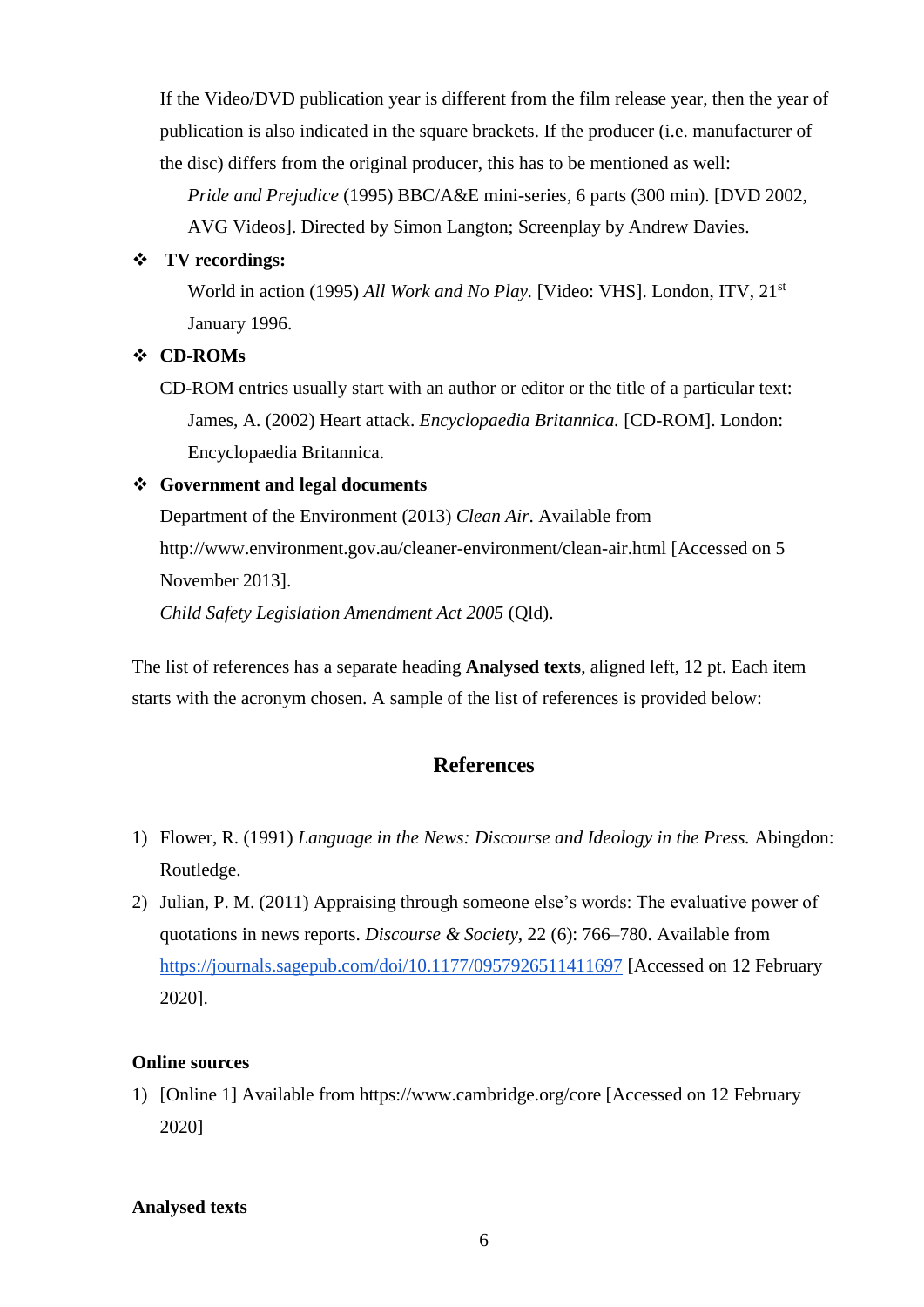- 1) [T 1] Elliot, L. (2019) George Soros: China is using tech advances to repress its people. *The Guardian*, 24 January. Available from [https://www.theguardian.com/business/2019/jan/24/george-soros-china-using-tech](https://www.theguardian.com/business/2019/jan/24/george-soros-china-using-tech-advances-to-repress-its-people)[advances-to-repress-its-people](https://www.theguardian.com/business/2019/jan/24/george-soros-china-using-tech-advances-to-repress-its-people) [Accessed on 12 February 2020].
- 2) [T 2] Graham, R. (2017) Global press freedom plunges to worst level this century. *The Guardian*, 30 November. Available from [https://www.theguardian.com/media/2017/nov/30/press-freedom-at-all-time-low](https://www.theguardian.com/media/2017/nov/30/press-freedom-at-all-time-low-journalist-safety-article-19-v-dem-study)[journalist-safety-article-19-v-dem-study](https://www.theguardian.com/media/2017/nov/30/press-freedom-at-all-time-low-journalist-safety-article-19-v-dem-study) [Accessed on 12 February 2020].

#### 13. GLOSSARY (optional)

Glossary may contain definitions of the key terms. It is given only when the term is:

- $\triangle$  often used ambiguously in the research area;
- $\triangleleft$  too general and needs to be specified.

#### 14. APPENDIX/APPENDICES (optional)

Appendices comprise only the material that is relevant to the research. The following material is appropriate for appendices: tests, questionnaires, teaching materials used or designed, visual aids, text corpora, less important tables and figures, intermediary results and calculations or other kinds of illustrative material. Appendices are numbered with Arabic numbers, provided with headings and credited properly (if relevant), for example,

## **Appendix 1: Lesson Plan**

15. ATTESTATION PAGE (Dokumentārā lapa) (see Appendix 5)

#### **FORMATTING**

The text is written and organized according to the following requirements: **Paper, font, point size, page numbers**

- A4 size white paper, text on one side;
- Word processed using Times New Roman;
- $\bullet$  Unjustified right edge;
- $\cdot$  14 pt. bold for headings, centred, but 12 pt. bold for subheadings, aligned left;
- $\div$  12 pt. for the main text of the thesis and long quotations;
- $\cdot$  11 pt. for the captions and the text of tables and figures;
- $\div$  10 pt. for footnotes (if any).

The page numbers are centred and numbered consecutively (see Appendix 4). The pages are separated by page breaks. Numbers start with the list of abbreviations and acronyms (if any)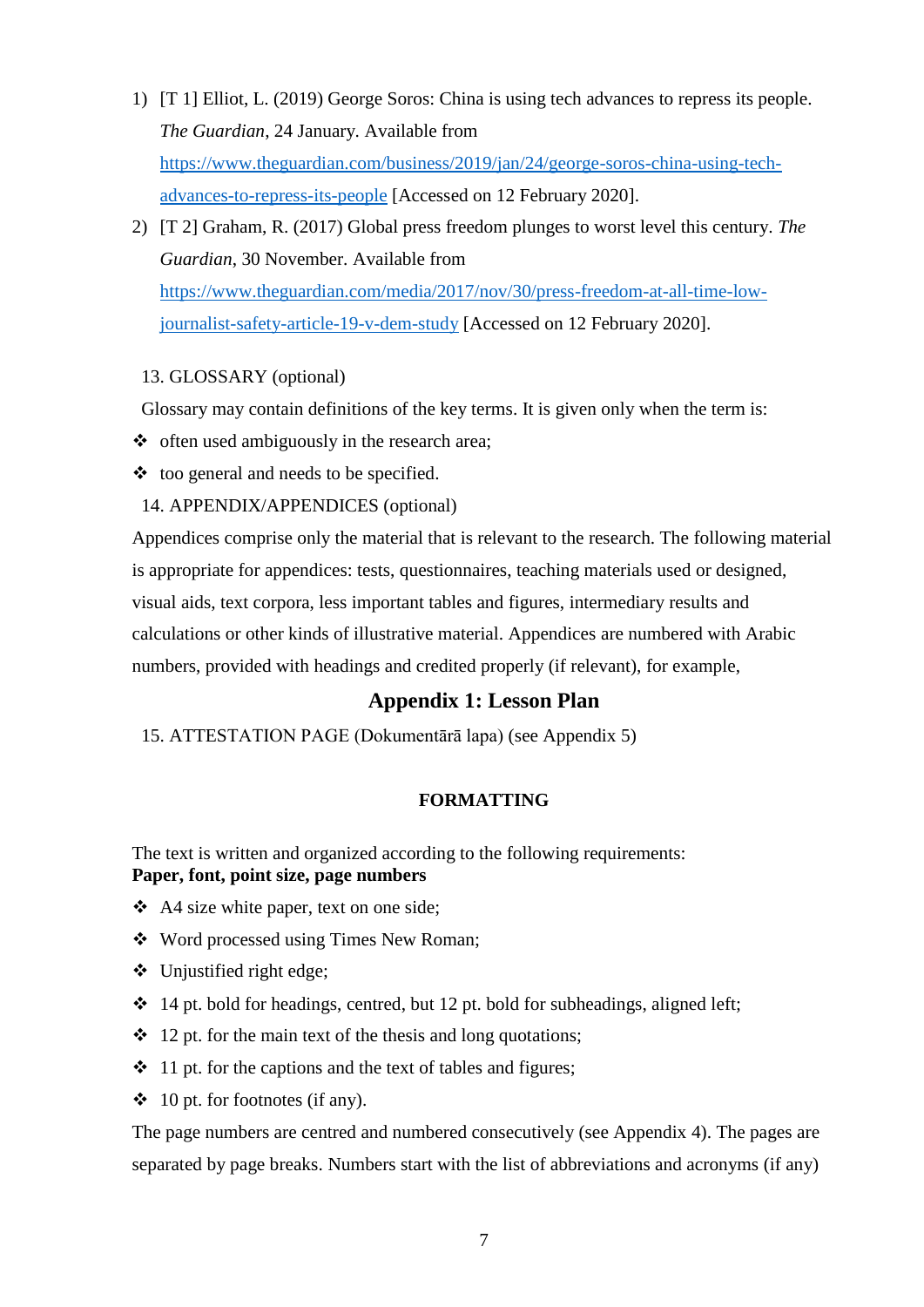or the introduction (see guidelines for page numbering at

[http://www.hzf.lu.lv/studijas/studijudarbi/\)](http://www.hzf.lu.lv/studijas/studijudarbi/).

#### **Spacing**

- ❖ Spacing between letters is normal;
- $\bullet$  Spacing between lines throughout the BA thesis, including the list of references, is 1.5 pt.
- $\triangle$  There is no extra space between paragraphs; each paragraph is indented by 1 cm, except the first;
- $\triangleleft$  Long quotations, footnotes, tables and figures are single spaced (1 pt.).

## **Margins**

 $\div$  2.0 cm for top, bottom, and right margins; 3.0 cm for left margins;

#### **Chapters and subchapters**

Each chapter starts on a new page and contains at least two subchapters, if used at all. Subchapters do not start on a new page. Capital letters in bold are used for headings; small letters in bold are used for subheadings. A full stop is not used after the heading or subheading. One empty line is left before and one empty line after each subheading.

#### **Abbreviations and acronyms**

The first time an abbreviation is used, the term is spelt out in full, with the abbreviation shown in brackets immediately afterwards, e.g. English for Specific Purposes (ESP). Further on, the term may be shown as an abbreviation. The use of abbreviations is consistent. The same refers to acronyms.

#### **Tables and figures**

Conventionally, tables are referred to as *Tables*, while anything pictorial (be it a graph or a photograph) is called a *Figure*. These words are written in italics only in captions, but not in the text. They are numbered by chapter, i.e. the first figure (even if the only one) in chapter two would be Figure 2.1, the first table in chapter two would be Table 2.1, the second table would be Table 2.2 and so on. If the fourth table is inserted in chapter 3.1.1, it would be Table 3.4. The same system refers to Figures. The caption itself is in bold, for example,

*Table 1.1* **Linking words and phrases** (Swales and Feak, 1994: 22)

| Twee 1.1 <b>Emmine</b> words and plinable towards and I can, 177 it EET |       |  |
|-------------------------------------------------------------------------|-------|--|
| Heading                                                                 |       |  |
| Text                                                                    | l'ext |  |
|                                                                         |       |  |

The captions of tables are written above, whereas the captions of figures are written below the data.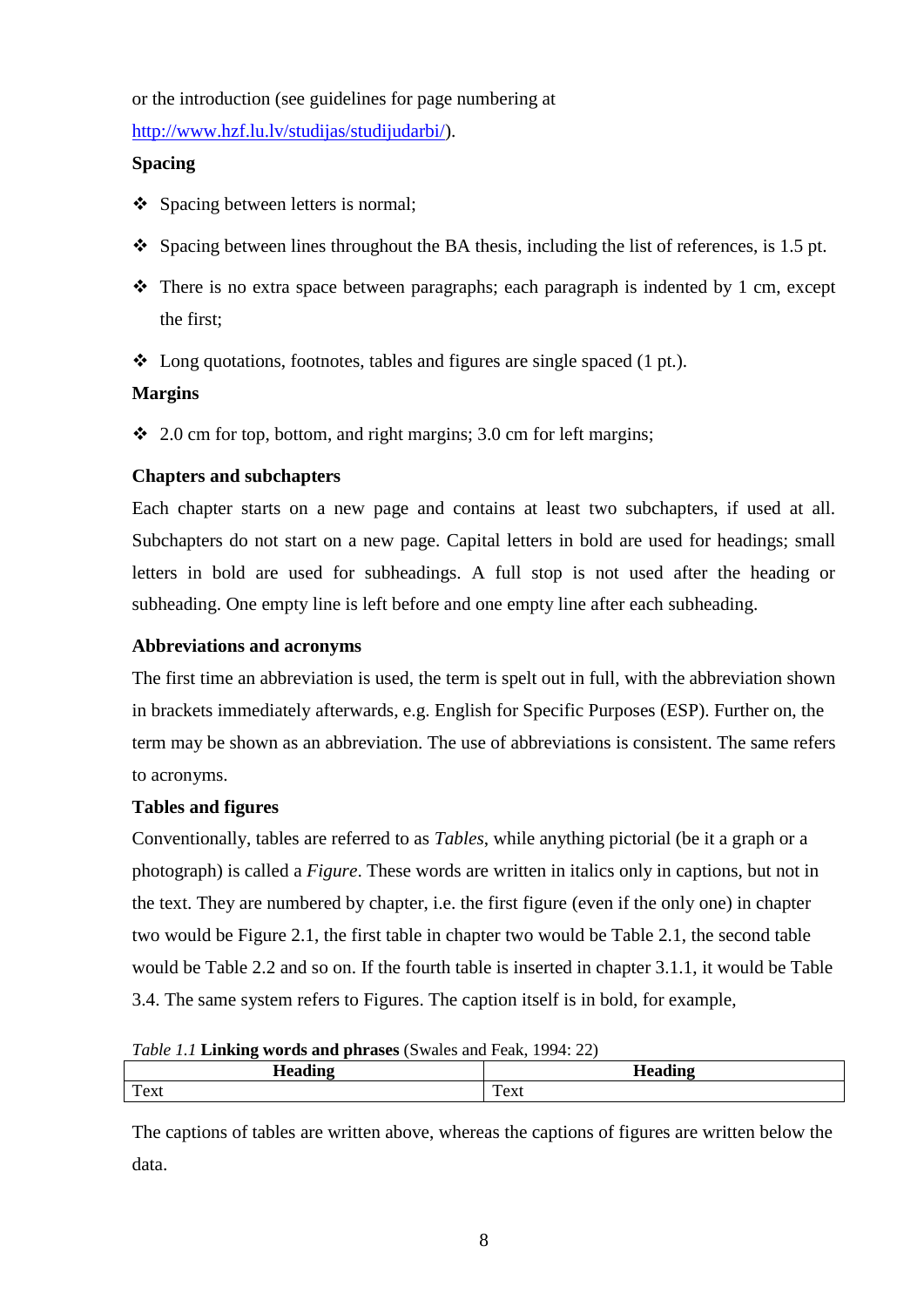

*Figure 1.1* **The students' opinion on the use of the tasks (N of students)**

#### **In-text citations**

 The **quotation, paraphrase and summary** of the author's words or ideas are acknowledged, i.e. the author's surname, the year of publication and the page number(s) are credited:

'The study of "speaker meaning" is called pragmatics' (Yule, 1996: 3).

'[…] "All my books investigate the end of Eden and the possibility of its reconstruction"' (Doucornet, 1999: 3 quoted in Trendel, 2013: 106).

'The learners' results, rather than being limited to a numeric grade, provide

meaningful feedback and promote learning' (Brown and Hudson, 1998, discussed in Czura, 2013: 22).

Only the source read is credited in the References.

- $\div$  If a quotation is translated, the translator's name is mentioned in brackets (e.g. translated by A. Ozols).
- If there is **no publishing date**, (n. d.) is written instead of the year both in the body of the text and in the list of references, for example (Brown, n. d.: 5).
- If reference is to **the whole work**, it is not necessary to give a page number: Stern (1983) argues that the language user knows the rules governing his native language.
- With any **video/audio recording**, if the author is not known, the title of the film or series is cited in the running text. Series titles are followed by the year of release in brackets: *World in Action* (2002) depicts…

The beginning of the **exact scene** is indicated by adding minutes and seconds:

'Mrs. Bennet: You should have seen how handsome and elegant he is!' (*Pride and Prejudice*, 1940: 5' 02'').

 If **more than one source** is cited, they are placed in chronological rather than alphabetical order: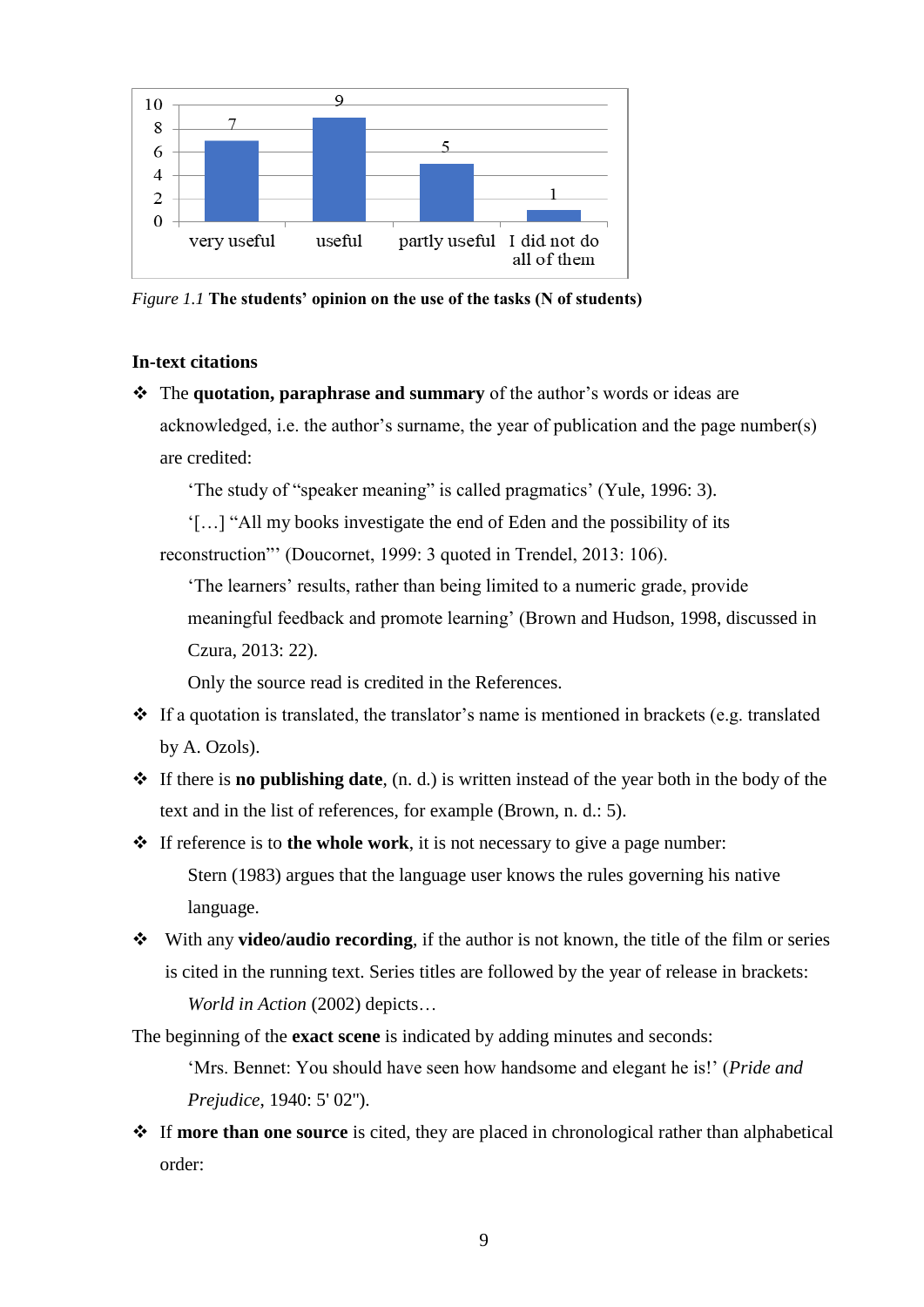A number of research studies have been conducted into the effect of motivation on language acquisition (Smith, 1995; Brown, 1997; Anderson, 2002).

**Short quotations** are incorporated into the text:

According to Jordan, 'It is important to acknowledge the source of the quotations; otherwise, you may be accused of plagiarism' (2001: 98).

**Note:** When quoting, single quotation marks are used. When the quoted material contains yet another quotation, the second quotation is enclosed in double quotation marks:

Bach and Harnish argue that '"speak colloquially" is almost as empty as "speak idiomatically" is obscure if it has nothing to do with using idioms' (1982: 188).

 **Longer quotations** (more than three lines in length) are set out separately. They are single-spaced and indented from the left-hand margin by 1 cm and written without any quotation marks:

Jordan considers that

the *main features* [italics added] of academic writing are as follows: it is formal in an impersonal […] style (often using impersonal pronouns and phrases and passive verb forms); cautious language [may, might, would, can, could, seem, appear a. o.] is frequently used in reporting research and making claims. (Jordan, 2000: 88)

- **Square brackets** tell the reader that the writer has added his or her own words to the quotation. An ellipsis in square brackets, i.e. […], is used to show that part of the quotation has been omitted.
- To refer to a **website without the author and the title**, Online 1 is written. In the list of references, the Internet sources are mentioned in order of appearance in the text:

A number of research studies have been conducted into the effect of motivation on language acquisition (Online 1).

To refer to a website with the author, but no page numbers, Online is written instead of the page numbers, e.g. (Brown, 2010: Online; Brown, n.d.: Online).

- If there are **more than three authors**, all their names appear when a reference to the publication is made for the first time. Then, only the first author is mentioned followed by *et al.* meaning 'and others', for example, (Waters et al., 1999). In the list of references, all the authors are named.
- Use **ibid***.* (Latin for 'in the same place') to avoid repeating the author's name if the text continuously refers to the same source on the same page:

Quotations are the exact words of the author, which are accurate, with the same punctuation and spelling (ibid.).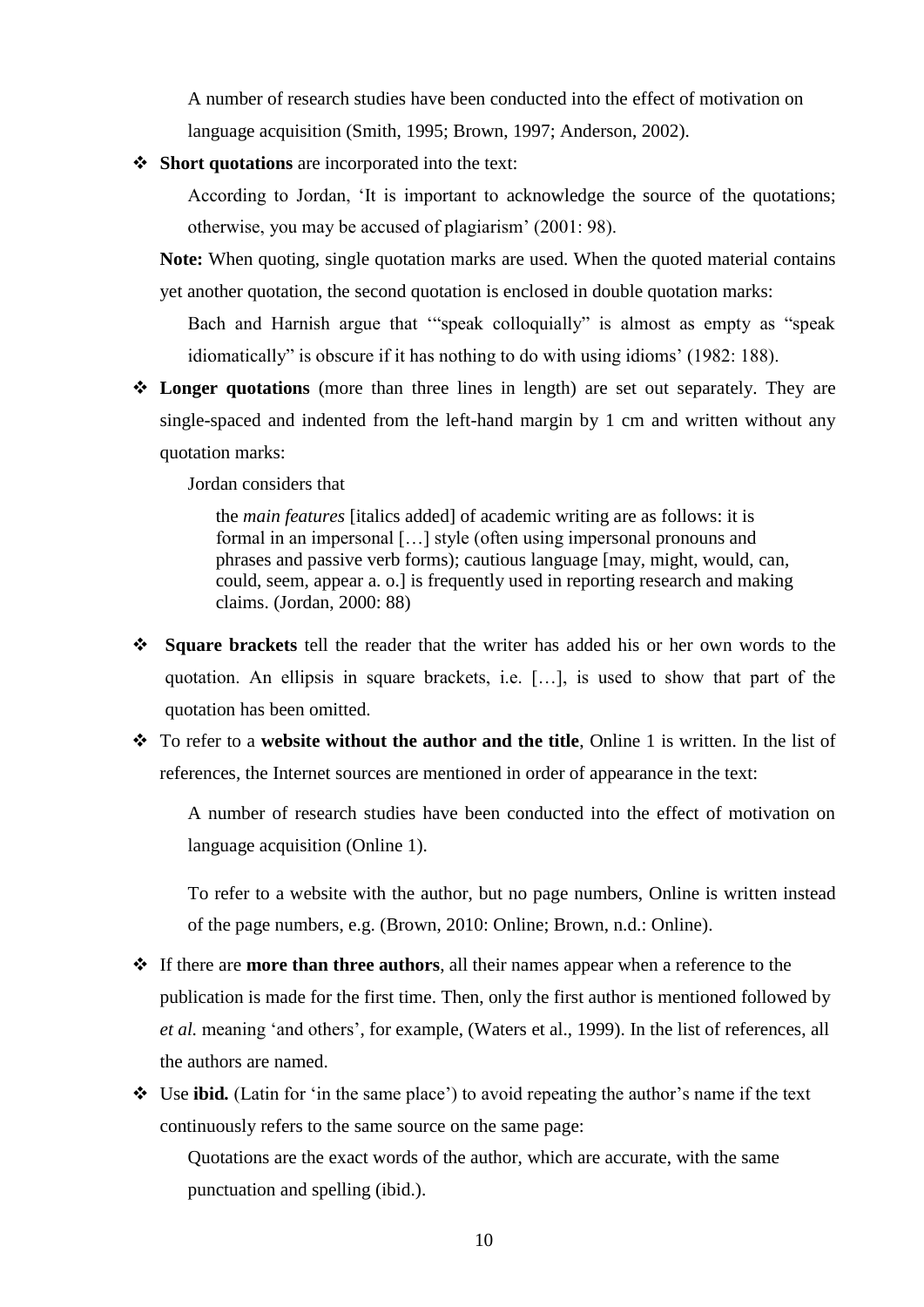**Note:** If the page number is different, it is added, for example (ibid.: 1-2).

- If a reference is made to **two different items by the same author in the same year**, *a* or *b* is added to the year, for example (Cook, 1999a, 1999b). The same letters are used in the list of references.
- If a reference to a **course book is made** in the body of the text, it is more convenient to cite also the title or if the title is long, then the first three words are cited which are followed by three dots.
- When a **literary work** is first introduced in the text, the title and the author are mentioned; the publication date may be omitted. If one book is under analysis, only page numbers can be written. A full reference is given in the list of references.
- If a work is produced by an **organization**, the name of the organization is used instead of the author's surname. In the running text, a proper reference with the corporate author and publishing date is given, for example (Ministry of Education and Science, 2021).
- $\bullet$  In order to cite the texts analysed, acronyms could be used, for example A1, A2 (or T1, T2). All sample sentences are introduced and displayed:

As shown in Example 1 (henceforth E1), the link verbs were used most frequently (15 instances out of 30) in the present simple tense:

[1] She's a very charming and pretty girl. [A1] The acronym is introduced in the running text above:

> Thirty articles (henceforth As) were chosen for analysis. The volume of A1 and A2 was ….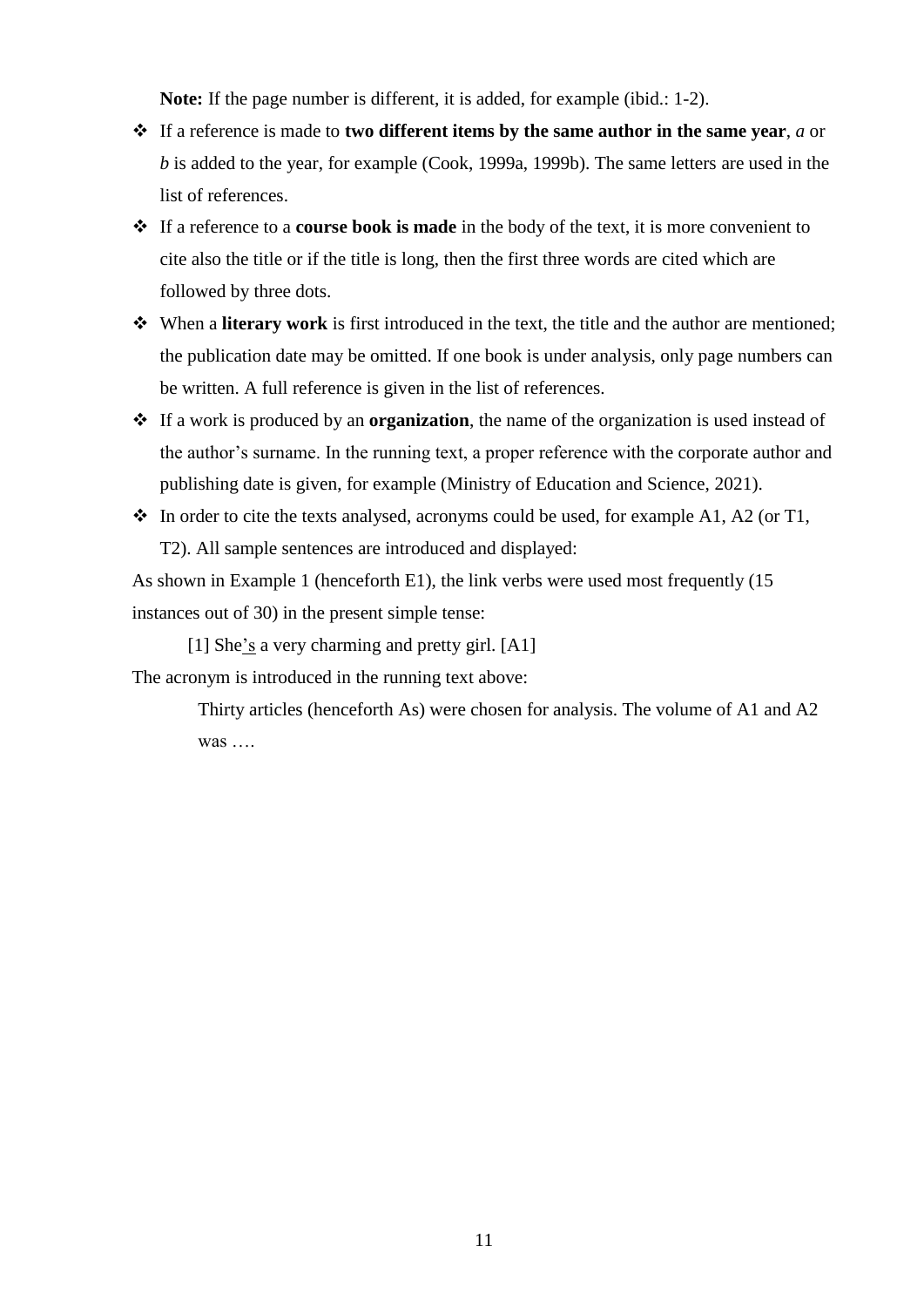# **Appendix 1**

# **Application (typed)**

|                                                                                         | Humanitāro zinātņu fakultāte |                              |
|-----------------------------------------------------------------------------------------|------------------------------|------------------------------|
|                                                                                         |                              | nodaļas vadītājai            |
|                                                                                         |                              |                              |
|                                                                                         | (vārds, uzvārds)             |                              |
|                                                                                         |                              |                              |
|                                                                                         |                              | bakalaura studiju programmas |
|                                                                                         |                              | semestra studenta/es         |
|                                                                                         |                              | (vārds, uzvārds)             |
|                                                                                         |                              |                              |
|                                                                                         |                              | (studenta apliecības Nr.)    |
|                                                                                         |                              |                              |
|                                                                                         | iesniegums.                  |                              |
| Lūdzu apstiprināt bakalaura darba tematu (nosaukums jānorāda latviešu un angļu valodā): |                              |                              |
|                                                                                         |                              |                              |
|                                                                                         |                              |                              |
|                                                                                         |                              |                              |
|                                                                                         |                              |                              |
|                                                                                         |                              |                              |
|                                                                                         |                              |                              |
|                                                                                         |                              |                              |
|                                                                                         |                              |                              |
| Darba vadītājs:                                                                         | (vārds, uzvārds)             |                              |
|                                                                                         |                              |                              |
| Rīgā,<br>(datums)                                                                       |                              | (studenta paraksts)          |
|                                                                                         |                              |                              |
| Saskaņots:                                                                              |                              |                              |
| (darba vadītāja paraksts)                                                               |                              | (datums)                     |
|                                                                                         |                              |                              |
| Apstiprinu: Nodaļas vadītāja                                                            | (paraksts)                   | (datums)                     |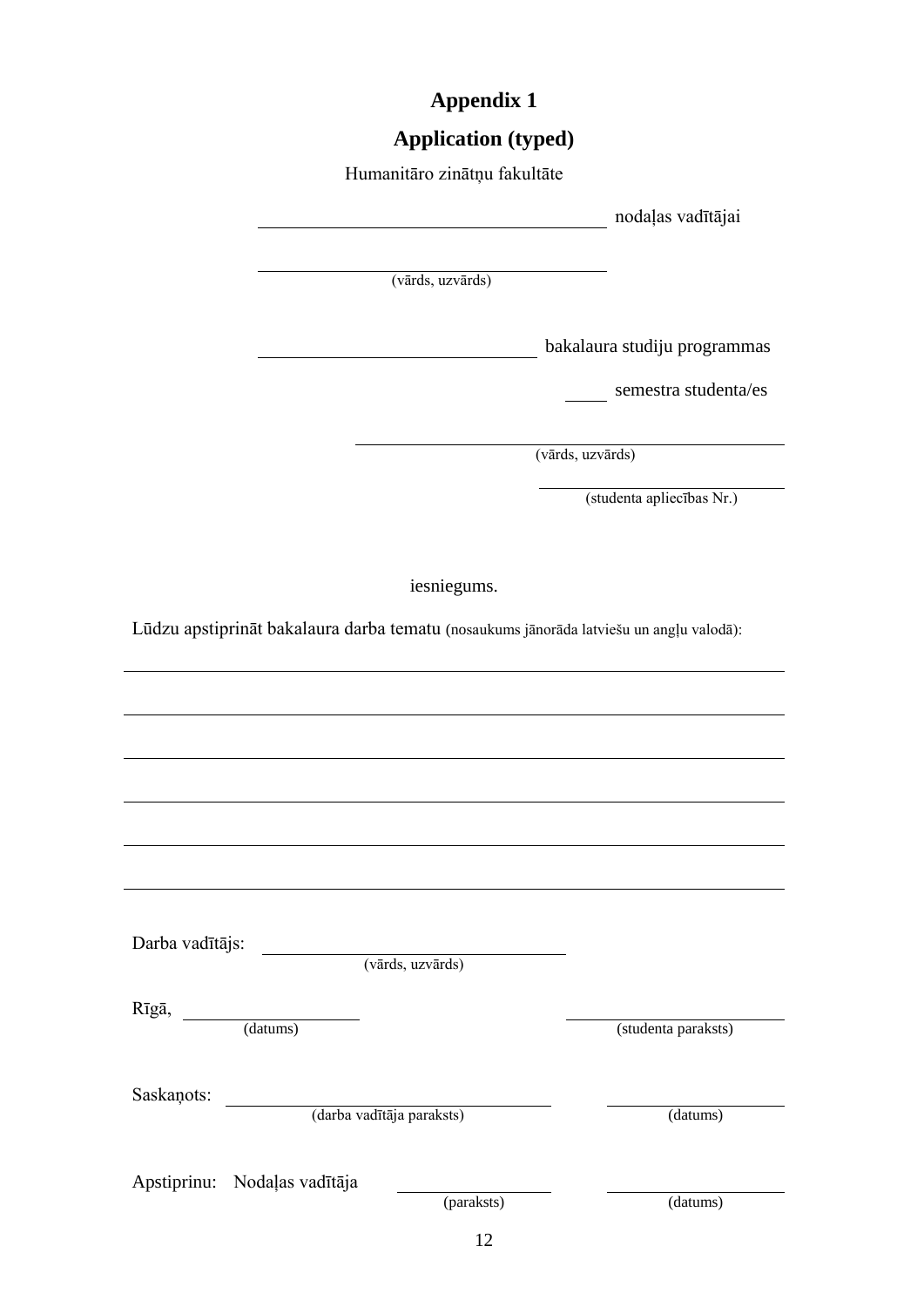**Appendix 2 Cover of the Bachelor Thesis**

LATVIJAS UNIVERSITĀTE

# **BAKALAURA DARBS**

RĪGA 2021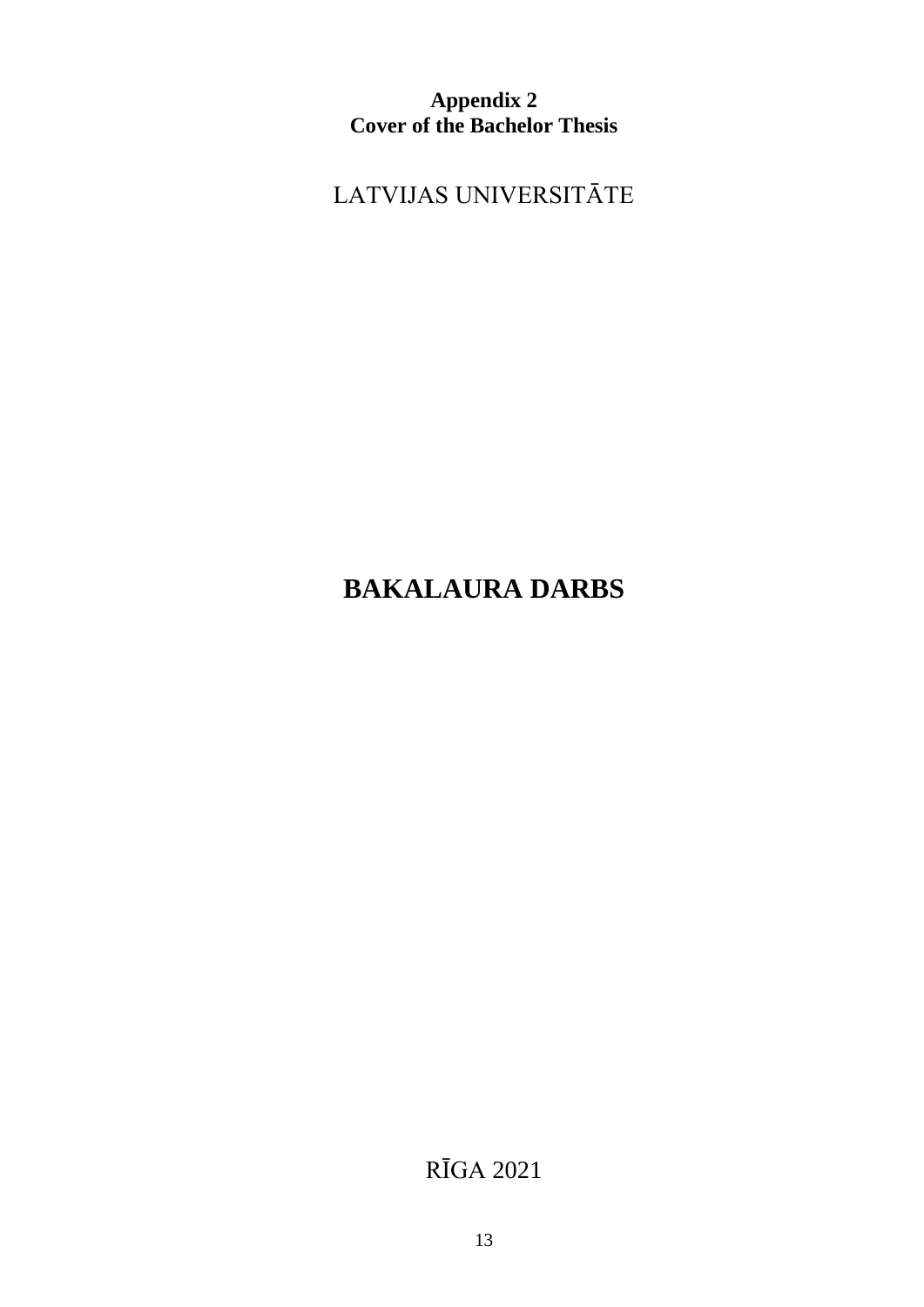# **Appendix 3 Title Page**  UNIVERSITY OF LATVIA FACULTY OF HUMANITIES DEPARTMENT OF ENGLISH STUDIES

[16 pt., centred]

## **TITLE IN ENGLISH**

[18 pt., bold, centred]

## **TITLE IN LATVIAN**

[16 pt., bold, centred]

## BACHELOR THESIS [16 pt., centred]

**Name, Surname** [14 pt., bold] Matriculation card No. …..

Adviser: prof./assoc. prof./assist. prof./ lect. Inta Liepa [14 pt., align right]

> RĪGA 2021 [16 pt., centred]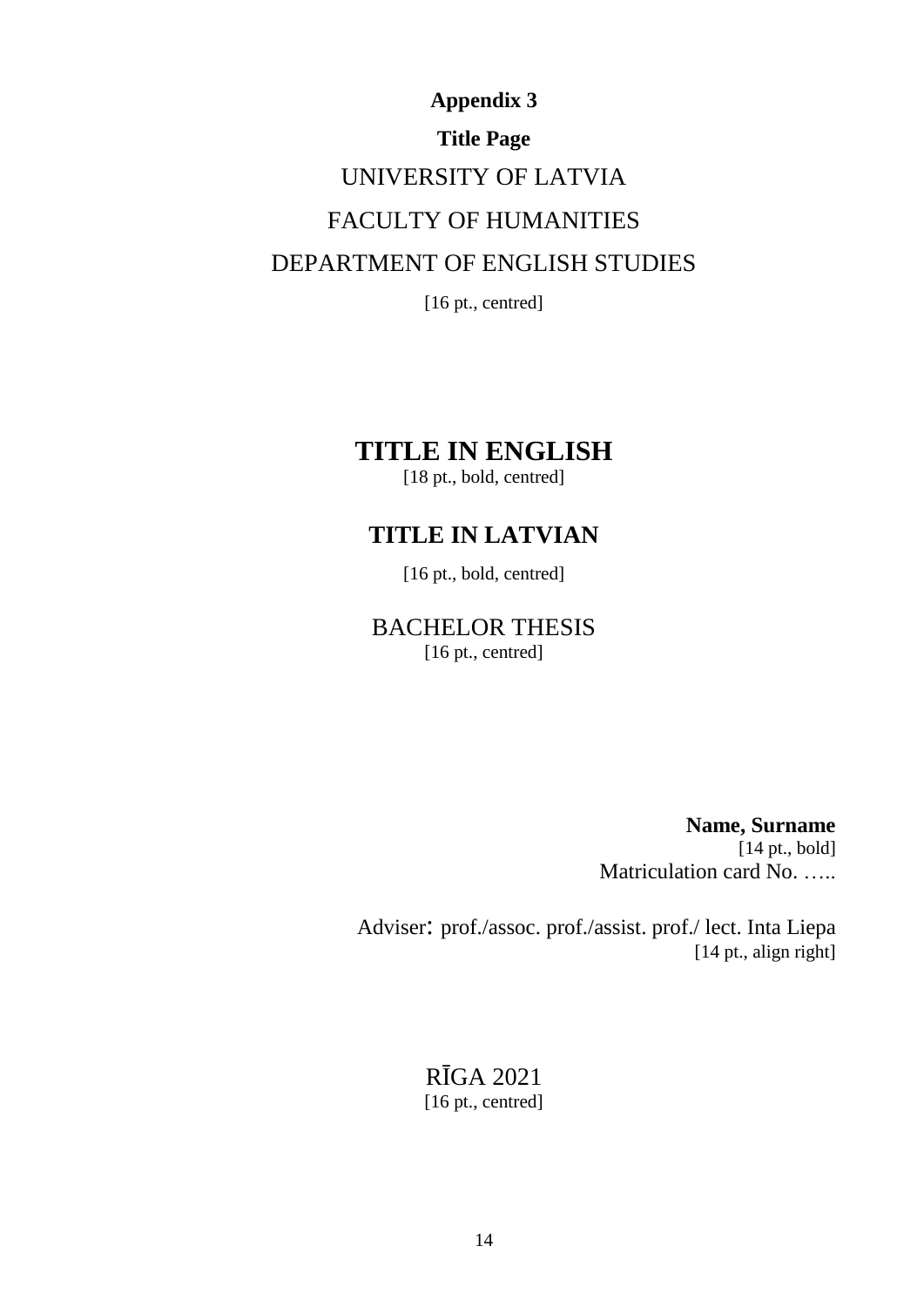## **Appendix 4 Contents Page (created automatically)**

# **Contents**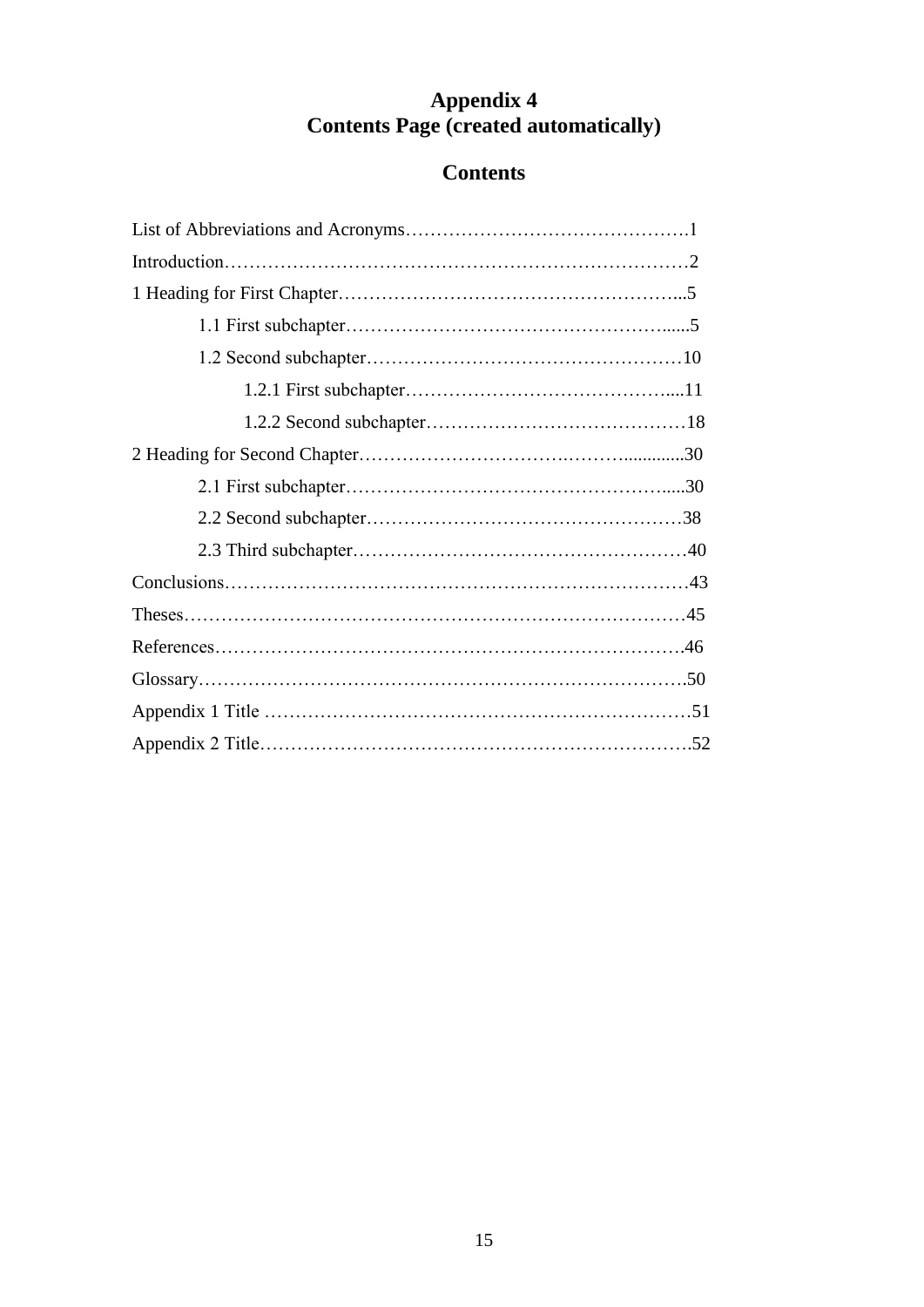# **Appendix 5 Dokumentārā lapa**

Bakalaura darbs "Nosaukums angļu valodā" (Nosaukums latviešu valodā) izstrādāts LU Humanitāro zinātņu fakultātē.

Ar savu parakstu apliecinu, ka pētījums veikts patstāvīgi, izmantoti tikai tajā norādītie informācijas avoti un iesniegtā darba elektroniskā kopija atbilst izdrukai.

Autors: Ieva Kalna I.Kalna 15. 05. 2021.

Rekomendēju/nerekomendēju darbu aizstāvēšanai

Vadītāja: profesore Dr. Philol. Inta Kalniņa I.Kalnina 15. 05. 2021.

Recenzents: docents Dr. Philol. Jānis Bērziņš

Studiju metodiķe: Ineta Bērziņa I.Berzina 20. 05. 2021.

Darbs iesniegts Anglistikas nodaļā 20. 05. 2021. Darbu pieņēma:

Darbs aizstāvēts bakalaura gala pārbaudījuma komisijas sēdē 2021. gada…… jūnijā, prot. Nr. ….., vērtējums ………………..

Komisijas sekretāre: lektore Anda Kociņa A.Kociņa